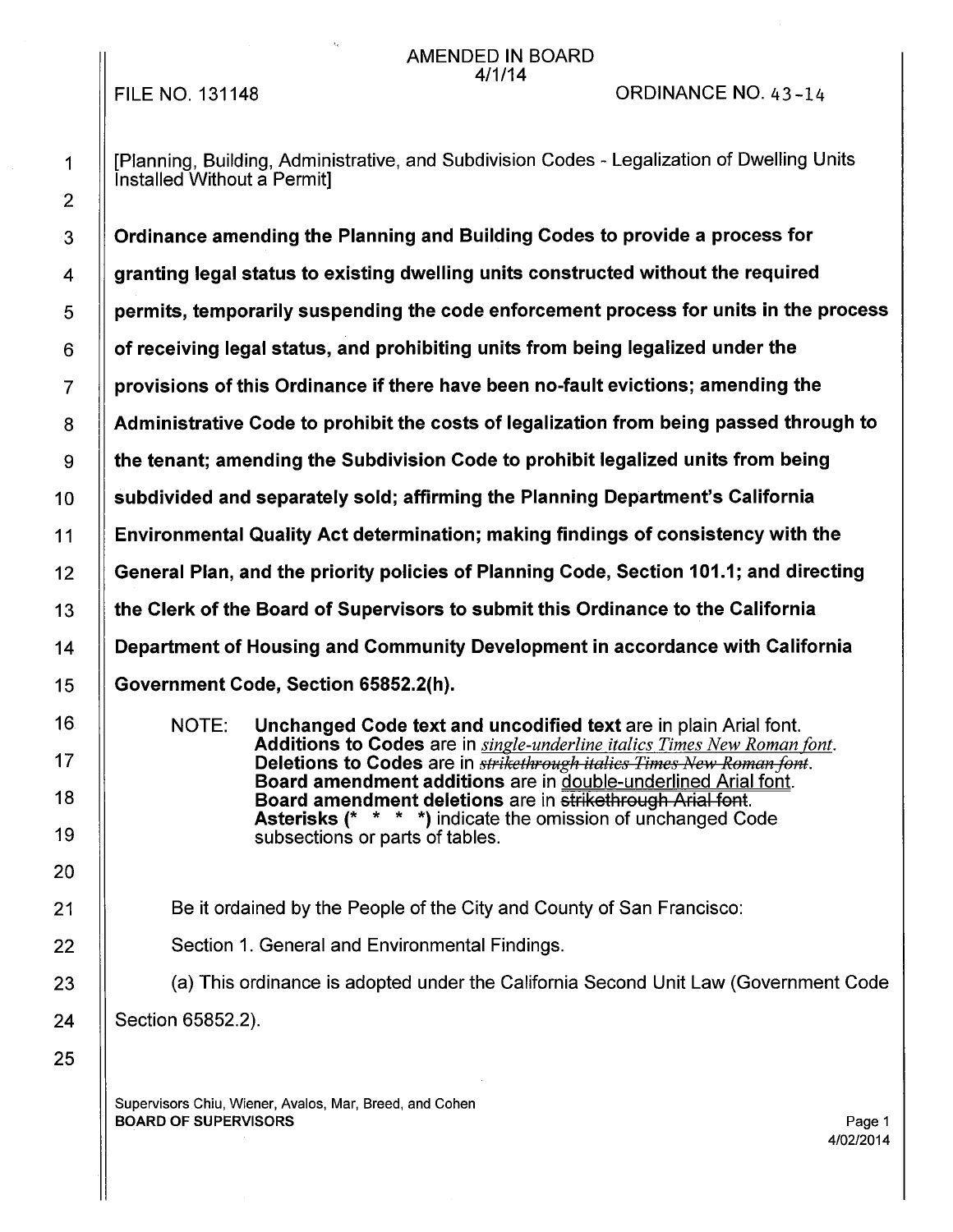1 (b) The Planning Department has determined that the actions contemplated in this 2 | ordinance comply with the California Environmental Quality Act (California Public Resources 3 Code Sections 21000 et seq.). The Board of Supervisors hereby affirms this determination. 4 | Said determination is on file with the Clerk of the Board of Supervisors in File No. 131148 and  $5 \parallel$  is incorporated herein by reference

 $\sim$   $\sim$   $\sim$ 

6 | (c) Pursuant to Planning Code Section 302, the Board of Supervisors finds that these 7 Planning Code amendments will serve the public necessity, convenience, and welfare for the 8 | reasons set forth in this ordinance and in Planning Commission Resolution No. 19101. A 9 copy of Planning Commission Resolution No. 19101 is on file with the Clerk of the Board of 10 | Supervisors in File No. 131148 and is incorporated herein by reference.

11 (d) On March 13, 2014, in Resolution No.19101, the Planning Commission adopted 12 findings that the actions contemplated in this ordinance are consistent, on balance, with the 13 | City's General Plan and the eight priority policies of Planning Code Section 101.1. The Board 14 | of Supervisors adopts these findings as its own.

15 (e) Nothing in this ordinance is intended to change the personal obligations of property 16 | owners under existing private agreements.

18 | Section 2. The Planning Code is hereby amended by adding Section 207.3, to read as 19 || follows:

### 20 *SEC. 207.3. AUTHORIZATION OF DWELLING UNITS CONSTRUCTED WITHOUT A PERMIT* 21 *IN AN EXISTING BUILDING ZONED FOR RESIDENTIAL USE.*

22 *Notwithstanding Section 207.2 or any other provision of this Code, certain dwelling units that* 23 || were constructed without benefit of permit in an existing residential building or in an ancillary 24 *structure located on the same lot may be granted legal status subject to the conditions and procedures*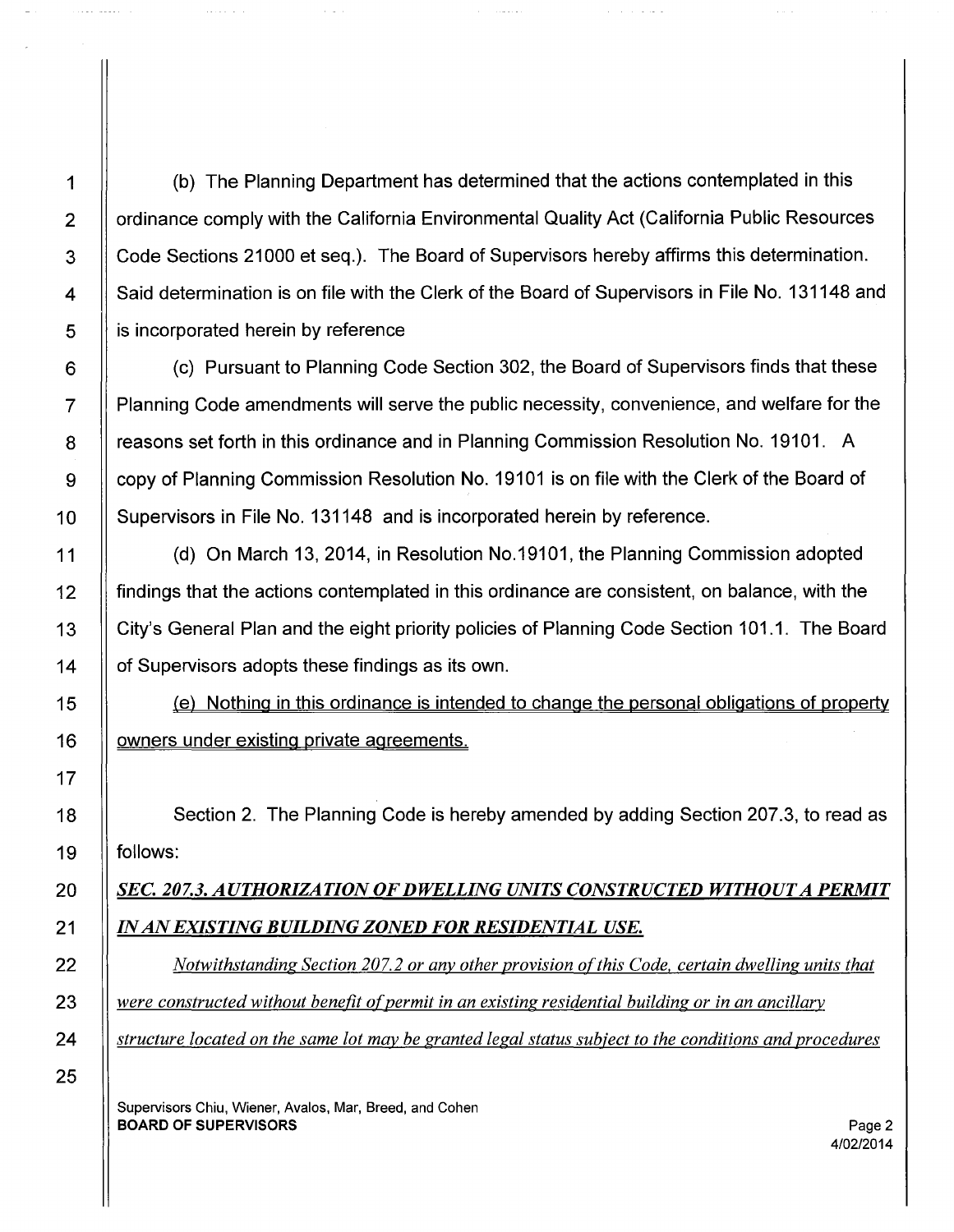*set forth below. For purposes ofthis Section 207.3. a dwelling unit shall not include single room occupancy units.* 

(a) *Purpose and Findings.* 

(1) *In California Government Code Section 65852.150, the Legislature declared that second units are a valuable form of housing in California because they "provide housing [or family members. students. the elderly, in-home health care providers. the disabled, and others, at below market prices within existing neighborhoods" and that "homeowners who create second units benefit from added income, and an increased sense of security.* "

*(2) San Francisco has long had a housing shortage, especially of affordable housing. The housing market continues to be tight and housing costs are beyond the reach of many households. Policy 1.5 of the City's 2009 Housing Element states that secondary units in existing residential buildings represents a simple and cost-effective method of expanding the City's housing supply.* 

*(3) The City has no definitive information on the number of dwelling units that have been added to existing residential buildings without the benefit of a permit. but unofficial estimates i <i>indicate that as many as 30,000 to 40,000 such dwelling units exist as of 2013. Often these illegal units have been built in the basements, garages, and attics of existing buildings or in rear-yard structures. While many of these units may not meet existing Planning Code requirements. they constitute a major supply ofSan Francisco's atfordable housing units. often meet life and safety standards, and may require only exceptions from density. open space, and other Planning Code requirements in order to become legal.* 

*(4) Providing a mechanism to grant legal status to an illegally constructed dwelling unit in an existing building zoned for residential use furthers several public policy objectives. By encouraging the legalization of these units. the City can add legitimate units to the City's supply of affordable housing, ensure that these units are safe and habitable, and properly include these units when calculating the City's existing housing supply.*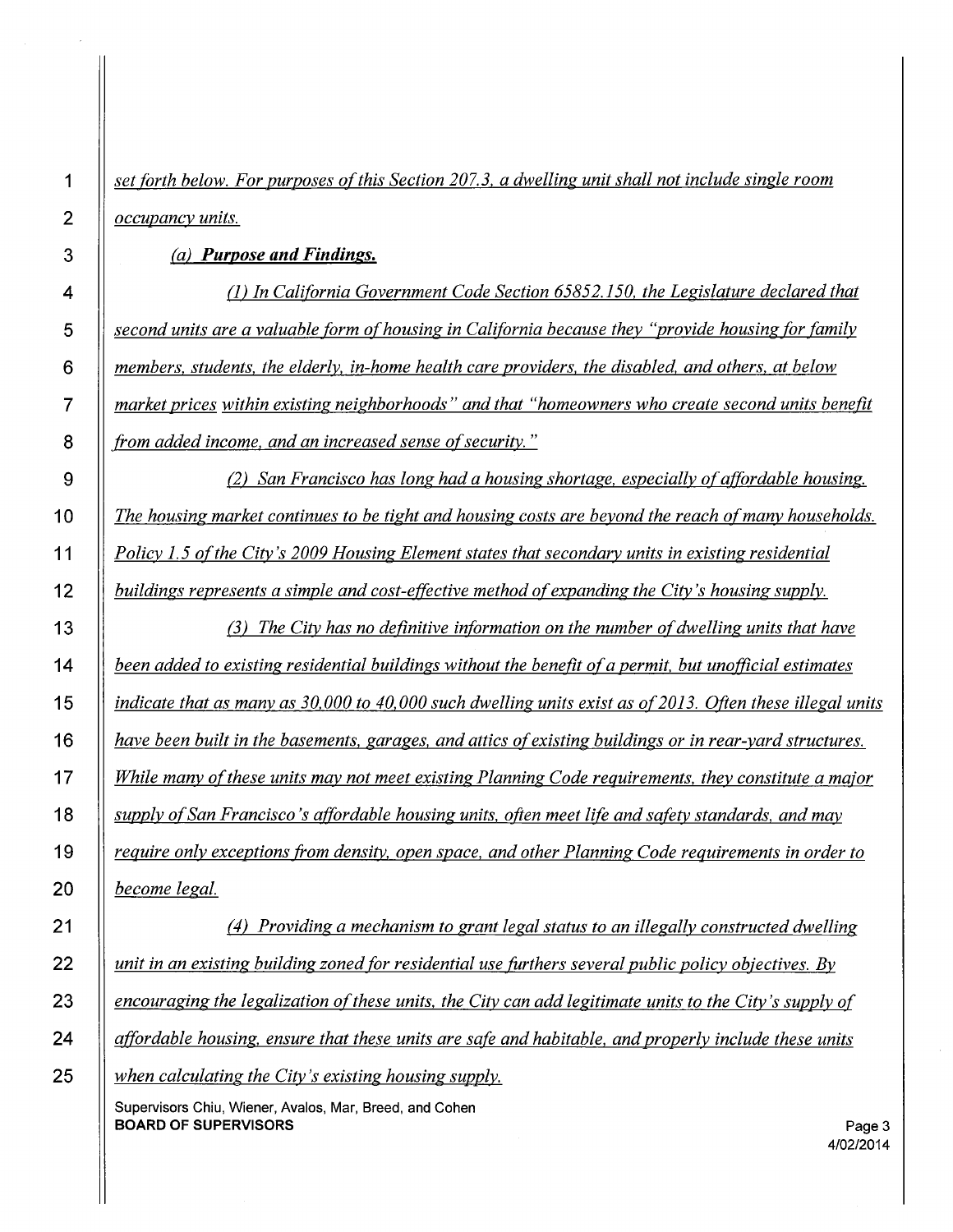**{b)** *Scope.* 

| $\overline{2}$          | (1) Except as provided in subsection (2) below, this Section 207.3 shall apply to an                          |
|-------------------------|---------------------------------------------------------------------------------------------------------------|
| 3                       | existing building or an ancillary structure on the same lot, that is located in a district where residential  |
| $\overline{\mathbf{4}}$ | use is principally permitted, and that has one or more dwelling units that were constructed prior to          |
| 5                       | January 1, 2013 without benefit of permit and used as residential space. One of the unauthorized              |
| 6                       | dwelling units per lot meeting this threshold requirement may be granted legal status under this              |
| $\overline{7}$          | Section, regardless of the density limits of the zoning district.                                             |
| 8                       | (2) No-fault eviction. The Department shall not approve an application for legalization                       |
| 9                       | if any tenant has been evicted from the unit pursuant to Administrative Code Sections $37.9(a)(9)$            |
| 10                      | through (a)(14) where the tenant was served with the notice of eviction after March 13, 2014 if the           |
| 11                      | notice was served within ten $(10)$ years prior to filing the application for legalization. Additionally, the |
| 12                      | Department shall not approve an application for legalization of the unit if any tenant has been evicted       |
| 13                      | pursuant to Administrative Code Section $37.9(a)(8)$ where the tenant was served with a notice of             |
| 14                      | eviction after March 13, 2014 if the notice was served within five (5) years prior to filing the              |
| 15                      | application for legalization. The Department shall verify with the Rent Board that no no-fault eviction       |
| 16                      | had been filed. This subsection $(b)(2)$ shall not apply if the tenant was evicted under Administrative       |
| 17                      | Code Section 37.9(a)(11) and the applicant(s) have either: (A) certified that the original tenant             |
| 18                      | reoccupied the unit after the temporary eviction or $(B)$ submitted to the Department a declaration from      |
| 19                      | the property owner or the tenant certifying that the property owner or the Rent Board has notified the        |
| 20                      | tenant of the tenant's right to reoccupy the unit after the temporary eviction and the tenant chose not to    |
| 21                      | reoccupy it.                                                                                                  |
| 22                      | (c) <b>Notices of Violation.</b> If the Director or Zoning Administrator has issued a notice of               |

*(c) Notices of Violation. If the Director or Zoning Administrator has issued a notice of violation (or the unauthorized unit (or which legalization is being sought and all violations would be corrected by legalization of the unit, the Director or Zoning Administrator shall:*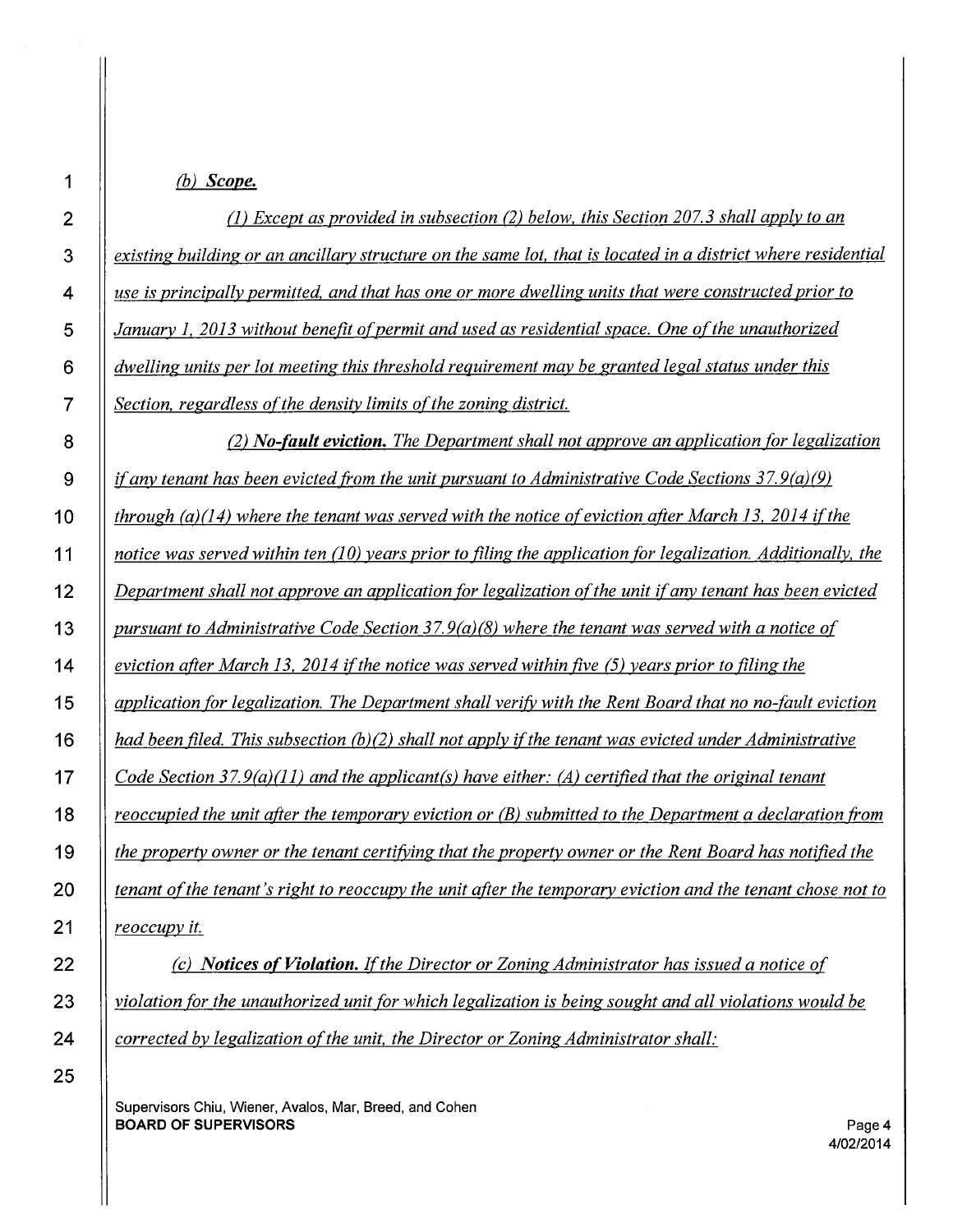(1) *temporarily suspend the notice of violation and enforcement action upon initiation || of the legalization process by the owner or owner's authorized agent and acceptance of the required applications by the City; and* 

*(2) rescind the notice of violation and remove any related liens on the property if ll legalization of the unit is approved within one year of initiation of the process set forth in subsection* 6  $\| (d)$ .

*(d) Legalization Application. The Department shall approve an application to legalize an existing dwelling unit if the unit complies with Planning Code requirements as specified in subsection* **<b>8**  *(e) below and with other City codes as specified in subsection (f) below, if the Rent Board verifies that l no no-fault eviction was filed pursuant to subsection (b)(2) above, and if the permit application is completed at and plans approved by the Department of Building Inspection. In compliance with the State's Second Unit Law (California Government Code 65852. 2). the Department shall exercise ministerial approval of the application if the dwelling unit is in a single-family home and thus within the scope ofthe State's Second Unit Law.* 

(e) *Compliance with Planning Code Requirements; Exceptions.* 

(1) *A dwelling unit authorized under this Section 207. 3 must satisfY all applicable requirements o(this Code except for* **the rear yard requirements set forth in Section 134.** *the usable open space requirements set forth in Section 135. and the light and air requirements set forth in Section 140. and except as otherwise provided in this Section 207. 3.* 

20 **1 20 <b>1 20 (2) A dwelling unit in an ancillary structure on the same lot as the single-family or 21 multi family building shall not require a variance from the rear yard requirements of Section 22 134 in order to be granted legal status under this Section 207.3.** 

23 **b.** *One such dwelling unit on the lot is allowed to exceed the permitted density* $\frac{1}{2}$ *authorized [or that zoning district provided that a residential use is principally permitted in that zoning district. Authorization of an additional unit over the density limits will not change the official zoning* 

Supervisors Chiu, Wiener, Avalos, Mar, Breed, and Cohen **BOARD OF SUPERVISORS** 

4/02/2014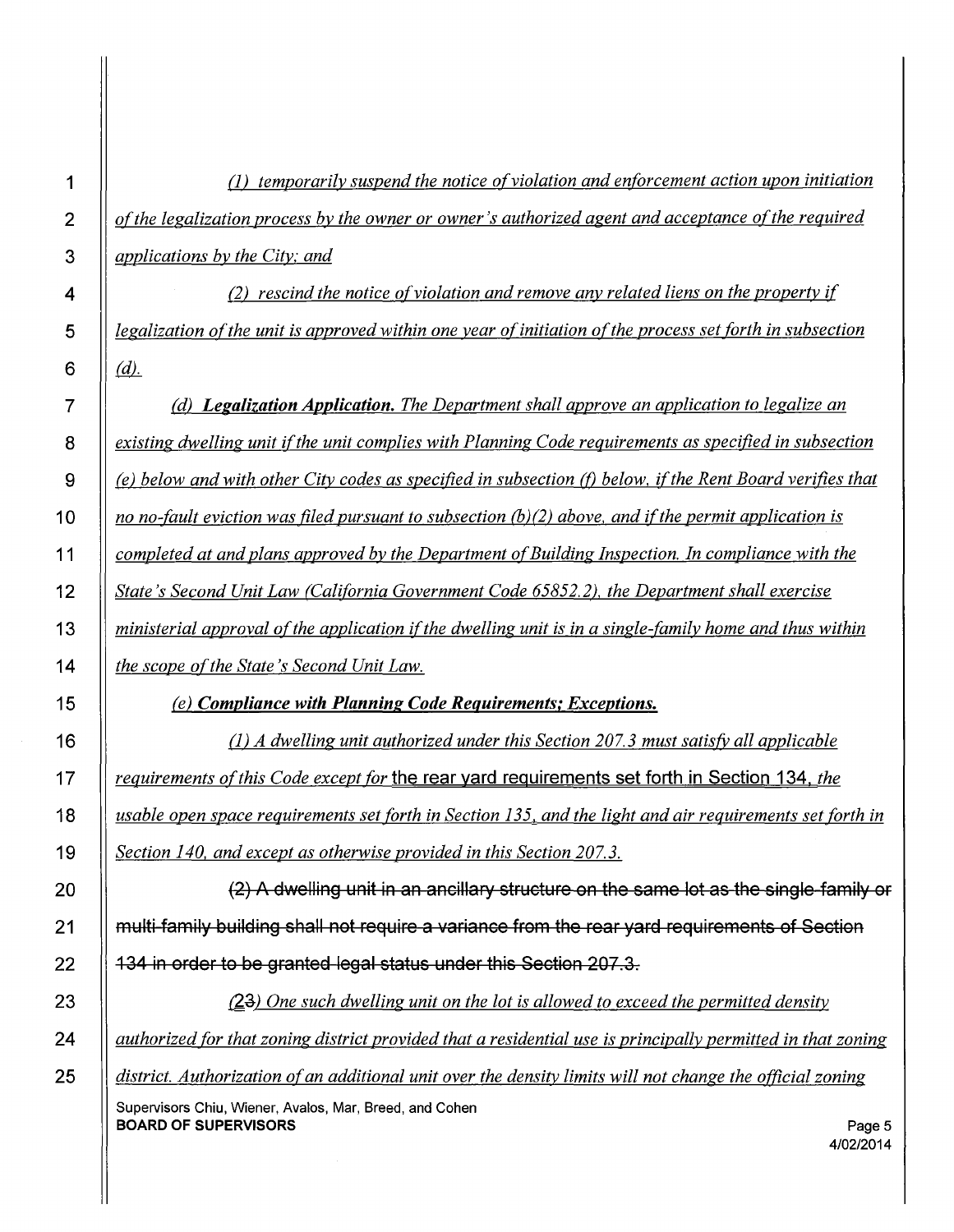*classification of the lot; provided, however, that the additional dwelling unit shall count towards the* **density limits if the parcel is under its density limit capacity.** 

3 || (3) 4) The reduction of parking requirements shall be permitted without requiring 4  $\parallel$  compliance with Section 161(j) of this Code. Off-street parking requirements may be reduced  $\vert$  to the extent necessary to retain dwelling units authorized under this Section 207.3. without 6 | requiring compliance with Sections 305, 161(i) or 307(g) or (i) of this Code.

**Fig. 3** (*f*) *Compliance With Other City Codes. A dwelling unit authorized under this Section 207.3 must meet all applicable provisions of other City codes other than the provisions of the Planning Code cited in subsection (e). Any Code equivalencies authorized under the Building Code, Electrical Code. Plumbing Code, Mechanical Code. Fire Code, or other applicable Code shall be considered by the relevant agency.* 

*Legalization of a dwelling unit under this Section 207. 3 shall not affect whether the dwelling unit is subject to the Residential Rent Stabilization and Arbitration Ordinance (Chapter 37 ofthe Administrative Code). A dwelling unit that was subject to the Residential Rent Stabilization and Arbitration Ordinance prior to legalization under this Section 207.3 shall remain subject to the Residential Rent Stabilization and Arbitration Ordinance afier legalization. Landlords shall pay relocation assistance to tenants who are temporarily displaced due to work required {Or dwelling unit legalization pursuant to the provisions in Section 37.9C of the Residential Rent Stabilization and Arbitration Ordinance or California Civil Code Section 1947.9 for displacements of less than 20 days. (g) Additional Dwelling Unit Considered a Lawful Nonconforming Use. Any dwelling unit authorized under this Section 207.3 shall be considered a lawful noncon{Orming use subject to the provisions of Planning Code Sections 180 through 189; provided, however, that expansion oft he additional dwelling unit within the building envelope shall be permitted as part of the legalization* 

*process.* 

Supervisors Chiu, Wiener, Avalos, Mar, Breed, and Cohen BOARD OF SUPERVISORS Page 6

 $\alpha$  . The constraints are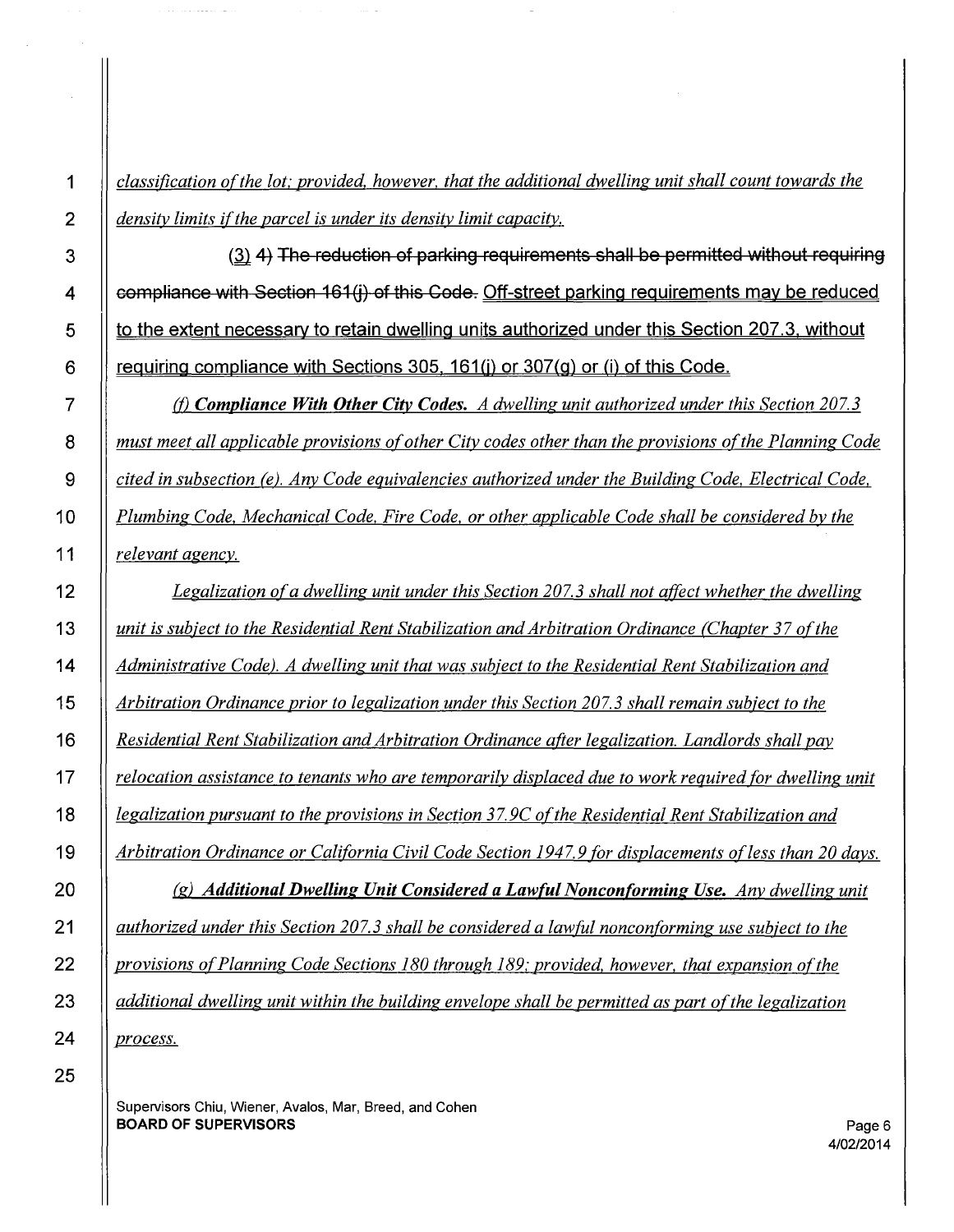1 | (h) **Subdivision and Lot Splits Prohibited.** Notwithstanding the provisions of Article 9 of the *Subdivision Code. a lot with an additional unit authorized under this Section 207.3 may not be subdivided in a manner that would allow for the additional unit to be sold or separately financed pursuant to any condominium plan. housing cooperative. or similar form of separate ownership.* 

(i) *Merging Secondary and Original Units.* If *the property owner wants to merge the secondary and original units. the owner may request merger pursuant to Section 317 of this Code. If the Planning Department or Commission approves the merger, the secondary unit will be removed from the Planning Department's Master List and the Assessor-Recorder's records after the final certificate of occupancy is obtained and the merger has occurred* 

10 || *(i) Reports. Six months from the effective date of this Section 207.3 and every six months for the first three years after the effective date, the Zoning Administrator and the Director ofthe Department of Building Inspection shall issue a joint report on the effectiveness ofthe additional dwelling unit authorization program. After three years. the report will be included in the City's Annual Housing Inventory. The report shall. at a minimum. state the number of screening forms and building permit applications that have been filed pursuant to this Section 207.3. For the first three years, copies o(these reports shall be submitted to the Clerk ofthe Board of Supervisors, the Mayor. and the Controller.* Upon receiving the reports one year and two years after the effective date, the 18 | Clerk of the Board of Supervisors shall schedule a public hearing for each report on the **agenda of the appropriate Board of Supervisors committee to consider the effectiveness of**  $\parallel$  the program.

21 | (k) Master List of Additional Dwelling Units Approved. The Planning Department shall *create and maintain a master list of dwelling units approved pursuant to the provisions oft his Section*  23 | 207.3 and corresponding property addresses for use by the San Francisco Rent Stabilization and *Arbitration Board, Tax Assessor, and other interested City departments. boards or commissions.*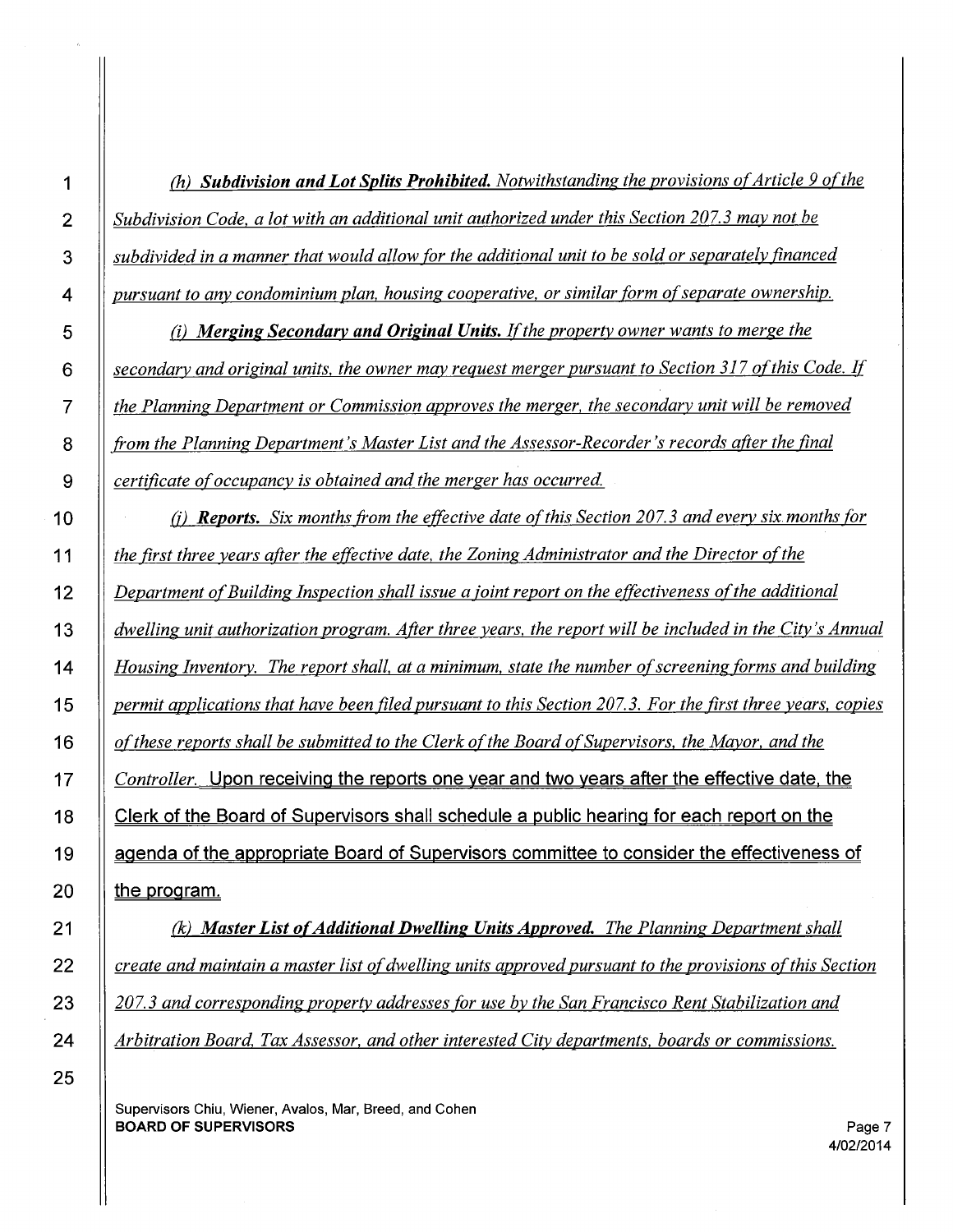Section 3. The Planning Code is hereby amended by revising Section 311, to read as follows:

# **SEC. 311. RESIDENTIAL PERMIT REVIEW PROCEDURES FOR RH, RM, AND RTO DISTRICTS.**

\*\*\*\*

(b) **Applicability.** Except as indicated herein, all building permit applications for demolition and/or new construction, and/or alteration of residential buildings in RH, RM, and RTO Districts shall be subject to the notification and review procedures required by this Section. Subsection 311(e) regarding demolition permits and approval of replacement structures shall apply to all R Districts.

(1) For the purposes of this Section, an alteration in RH and RM Districts shall be defined as any change in use *or change in the number of dwelling units of a residential building,* removal of more than 75 percent of a residential building's existing interior wall framing or the removal of more than 75 percent of the area of the existing framing, or an increase to the exterior dimensions of a residential building except those features listed in Section 136(c)(1) through 136(c)(24) and 136(c)(26).

(2) For the purposes of this Section, an alteration in RTO Districts shall be defined as a change of use described in Section 312(c) or a change in the number of dwelling units of a *building*, removal of more than 75 percent of a building's existing interior wall framing or the removal of more than 75 percent of the existing framing, or an increase to the exterior dimensions of a building except for those features listed in Section 136(c)(1) through 136(c)(24) and 136(c)(26).

\* \* \* \*

Section 4. The Building Code is hereby amended by adding Section 106A.3.1.3, to read as follows: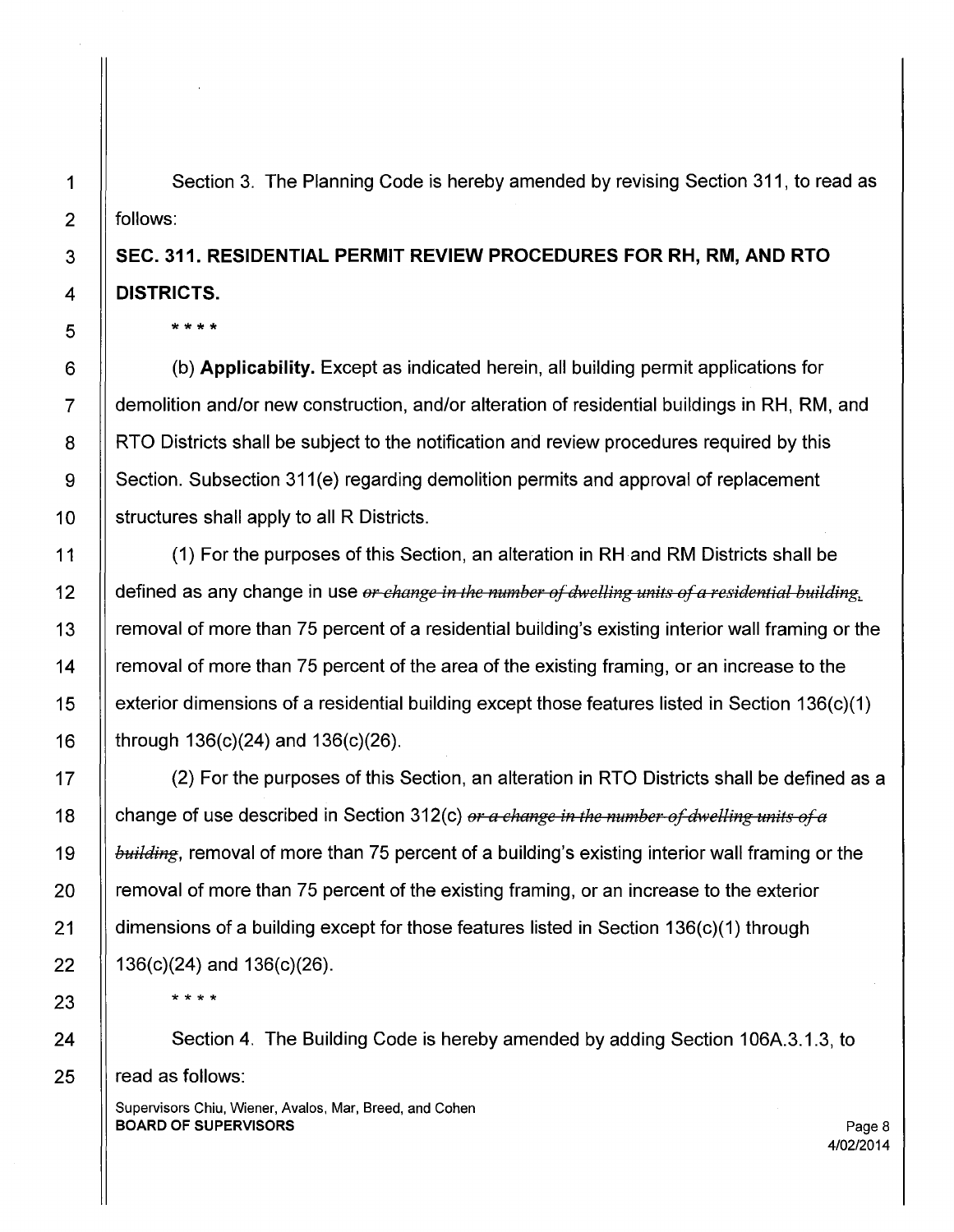| 1              | 106A.3.1.3. Authorization of Dwelling Units Installed Without a Permit.                                   |
|----------------|-----------------------------------------------------------------------------------------------------------|
| $\overline{2}$ | (a) Screening required. Prior to filing a permit application to legalize an existing unauthorized         |
| 3              | dwelling unit under Section 207.3 of the Planning Code, the owner of the building or the owner's          |
| 4              | authorized agent shall submit the following information to the Department for the purpose of              |
| 5              | determining whether the unauthorized dwelling unit can comply with the requirements of this Code or       |
| 6              | other codes administered and enforced by the Department, or whether equivalencies from Code               |
| $\overline{7}$ | requirements can be obtained:                                                                             |
| 8              | (1) a Dwelling Unit Legalization Checklist form, created by the Department, together                      |
| 9              | with floor plans for the entire building and a plan showing the location of all structures on the subject |
| 10             | lot:                                                                                                      |
| 11             | (2) evidence from the San Francisco Water Department, telephone, gas or electric                          |
| 12             | records, written lease agreements, or other evidence acceptable to the Department showing that the        |
| 13             | dwelling unit for which approval is sought existed prior to January 1, 2013;                              |
| 14             | (3) an assessment prepared by a licensed contractor, architect, or engineer that outlines                 |
| 15             | a plan to comply with all applicable requirements of the Building Code and other Codes administered       |
| 16             | and enforced by the Department; and                                                                       |
| 17             | (4) other information as the Building Official shall require.                                             |
| 18             | <b>Imminent and Substantial Hazard.</b> If the Department identifies an imminent and<br>(b)               |
| 19             | substantial hazard as described in Section 102A.16 of this Code during the screening process, the         |
| 20             | Department shall inform the applicant of the appropriate remedial actions and notifications to tenants.   |
| 21             | The Department shall not pursue remedial code enforcement actions and notifications to                    |
| 22             | tenants based solely on information provided by the applicant during the screening process,               |
| 23             | unless the Department identifies an imminent and substantial hazard or the applicant                      |
| 24             | consents.                                                                                                 |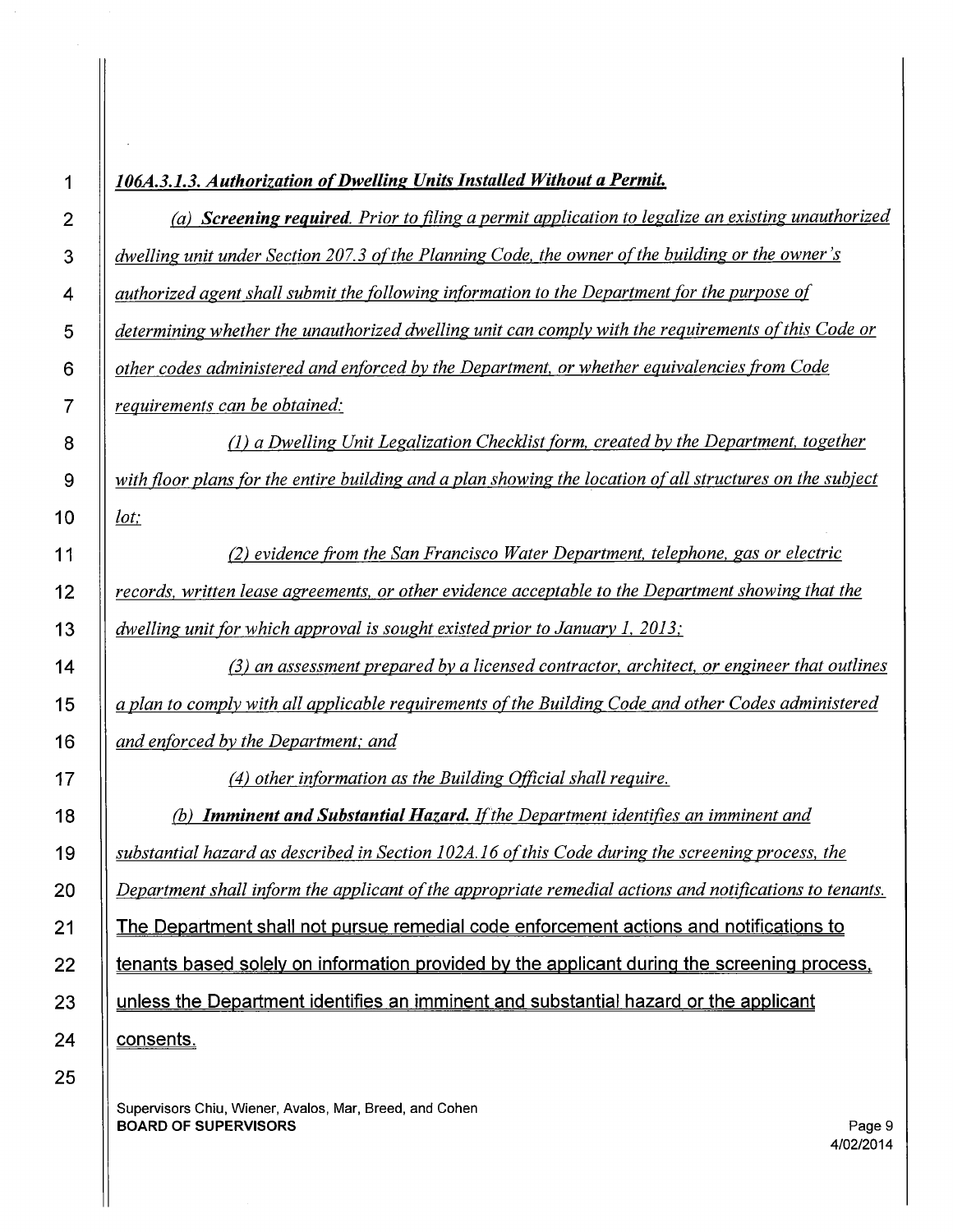| 1              | (c) Application Process; Required Permit(s). After completion of the screening process                    |
|----------------|-----------------------------------------------------------------------------------------------------------|
| $\overline{2}$ | required by subsection (a,) a property owner or the owner's authorized agent may file applications        |
| 3              | with the Department, Fire Department, or other City department for any building or other permits that     |
| 4              | are require in order to legalize one existing unauthorized dwelling unit on the property. The             |
| 5              | application(s) shall refer explicitly to this Section 106A.3.1.3 and Section 207.3 of the Planning Code.  |
| 6              | If there is more than one existing unauthorized unit on the site, the owner or agent shall designate the  |
| 7              | unauthorized unit for which legalization is sought. The approval, issuance, expiration, or cancellation   |
| 8              | of an application filed pursuant to this Section 106A.3.1.3 and any resulting permits shall be in         |
| 9              | accordance with the provisions of all City codes, except as provided below. Cancellation or               |
| 10             | disapproval of the application or any resulting permit shall terminate all rights under this Section      |
| 11             | created by the application. A dwelling unit is not lawful unless and until all necessary approvals have   |
| 12             | been obtained.                                                                                            |
| 13             | (d) Notices of Violation. If the Department has issued a notice of violation for the unauthorized         |
| 14             | unit for which legalization is being sought and all violations would be corrected by legalization of the  |
| 15             | unit, the Director shall:                                                                                 |
| 16             | (1) temporarily suspend the notice of violation and enforcement action upon initiation                    |
| 17             | of the process set forth in subsection (a) by the owner or owner's authorized agent and acceptance of     |
| 18             | the required applications by the City; and                                                                |
| 19             | (2) rescind the notice of violation and remove any related liens on the property if                       |
| 20             | legalization of the unit is approved within one year of initiation of the process set forth in subsection |
| 21             | $(a)$ .                                                                                                   |
| 22             | (e) Funding Resources Information. The Department shall provide information about the                     |
| 23             | Mayor's Office of Housing and Community Development Code Enforcement Rehabilitation Fund and              |
| 24             | other potential funding sources that may be available for code compliance.                                |
| 25             |                                                                                                           |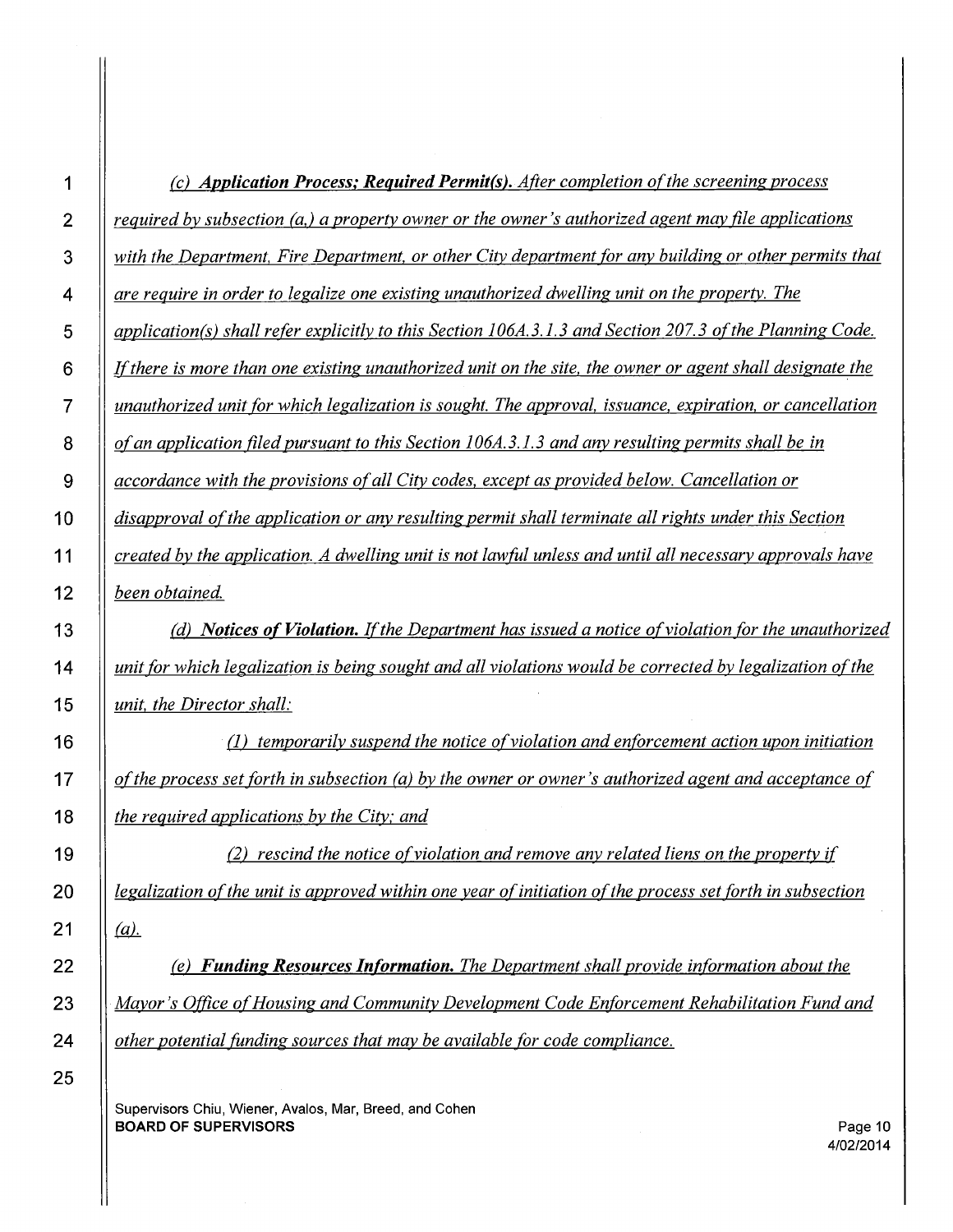Section 5. The Administrative Code is hereby amended by revising 37.7, to read as follows:

## **SEC. 37.7. CERTIFICATION OF RENT INCREASES FOR CAPITAL IMPROVEMENTS, REHABILITATION WORK, ENERGY CONSERVATION IMPROVEMENTS, AND RENEWABLE ENERGY IMPROVEMENTS.**

(a) **Authority.** In accordance with such guidelines as the Board shall establish, the Board and designated Administrative Law Judges shall have the authority to conduct hearings in order to certify rental increases to the extent necessary to amortize the cost of capital improvements, rehabilitations, energy conservation improvements, and renewable energy improvements. Costs determined to be attributable to such work and improvements shall be amortized over a period which is fair and reasonable for the type and the extent of the work and improvements, and which will provide an incentive to landlords to maintain, improve and renovate their properties while at the same time protecting tenants from excessive rent increases. Costs attributable to routine repair and maintenance, *or anv costs attributable to*  legalizing an existing dwelling unit under Section 207.3 of the Planning Code, shall not be certified. \* \* \* \*

Section 6. The Subdivision Code is hereby amended by revising Section 1359 and adding Section 1380.1, to read as follows:

#### **SEC. 1359. PARCEL MAP.**

(a) The requirements of Subsection (c) of Section 1356 of this Code shall apply to Parcel Maps.

\* \* \* \*

(c) In the case of Conversions where a Tentative Map is not required, the requirements of Section 1314 and the requirements of Article 9 on Conversions shall apply, provided that hearings as provided in Sections 1313 and 1332 shall not be required, and Supervisors Chiu, Wiener, Avalos, Mar, Breed, and Cohen BOARD OF SUPERVISORS And the state of the state of the state of the state of the state of the state of the state of the state of the state of the state of the state of the state of the state of the state of the state of th 4/02/2014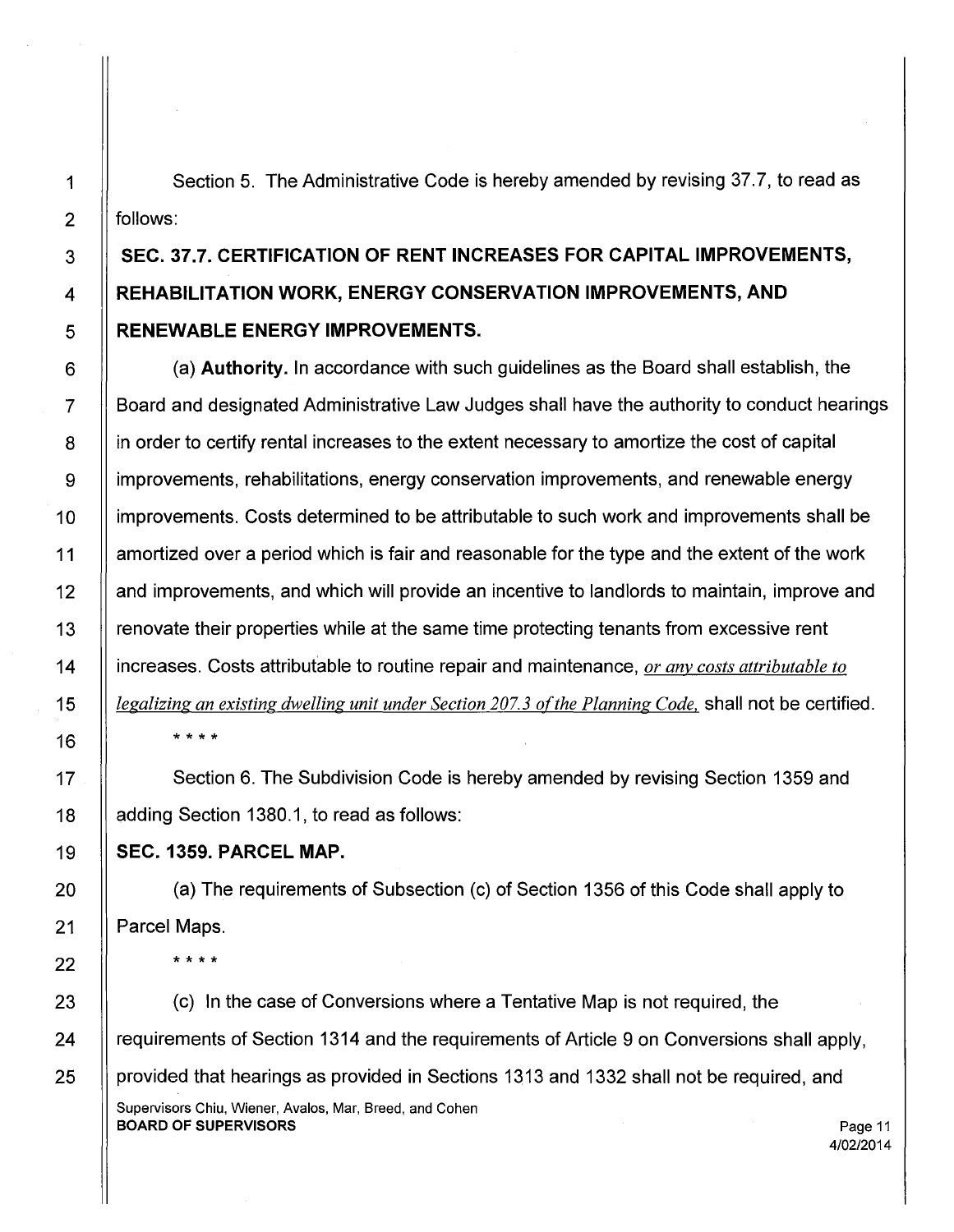provided further that Article 9 shall not be applied to two-unit buildings where both units are owner-occupied for one year prior to the application for Conversion. *This exemption for owneroccupied two unit buildings shall not apply to units legalized pursuant to Section 207.3 of the Planning*  Code.

\* \* \* \*

### *SEC. 1380.1. UNITS LEGALIZED PURSUANT TO PLANNING CODE SECTION 207.3.*

*Notwithstanding any other provisions of this Code, a dwelling unit constructed without benefit*  of permit and legalized pursuant to the provisions of Section 207.3 of the Planning Code may not be *subdivided in a manner that would allow (Or the unit to be sold or separately financed pursuant to any condominium plan, housing cooperative, or similar form of separate ownership.* 

12 Section 7. Equivalencies. The Director of the Department of Building Inspection and the 13 Fire Marshal shall determine whether equivalencies from the provisions of the San Francisco 14 | Building Code can be developed in order to facilitate authorization of existing dwelling units 15 under Planning Code Section 207.3, shall prepare one or more Administrative Bulletins to 16 | define and implement the code equivalencies, and shall coordinate with the Zoning 17 | Administrator in the development of any joint Administrative Bulletins that the Planning and 18 Building Departments determine are necessary or desirable in order to implement the policy 19 and provisions of this ordinance. Any Administrative Bulletins developed jointly or by either 20 | Department shall be completed within one year of the effective date of this ordinance.

22 | Section 8. Notice. Within one month from the effective date of this ordinance, the Clerk 23 | of the Board of Supervisors shall cause to be published at least once in a newspaper of  $24$  | general circulation notice that the program for authorization of existing dwelling units under 25 | Planning Code Section 207.3 is in effect. The Tax Collector shall mail notice to property Supervisors Chiu, Wiener, Avalos, Mar, Breed, and Cohen BOARD OF SUPERVISORS **Page 12** 

4/02/2014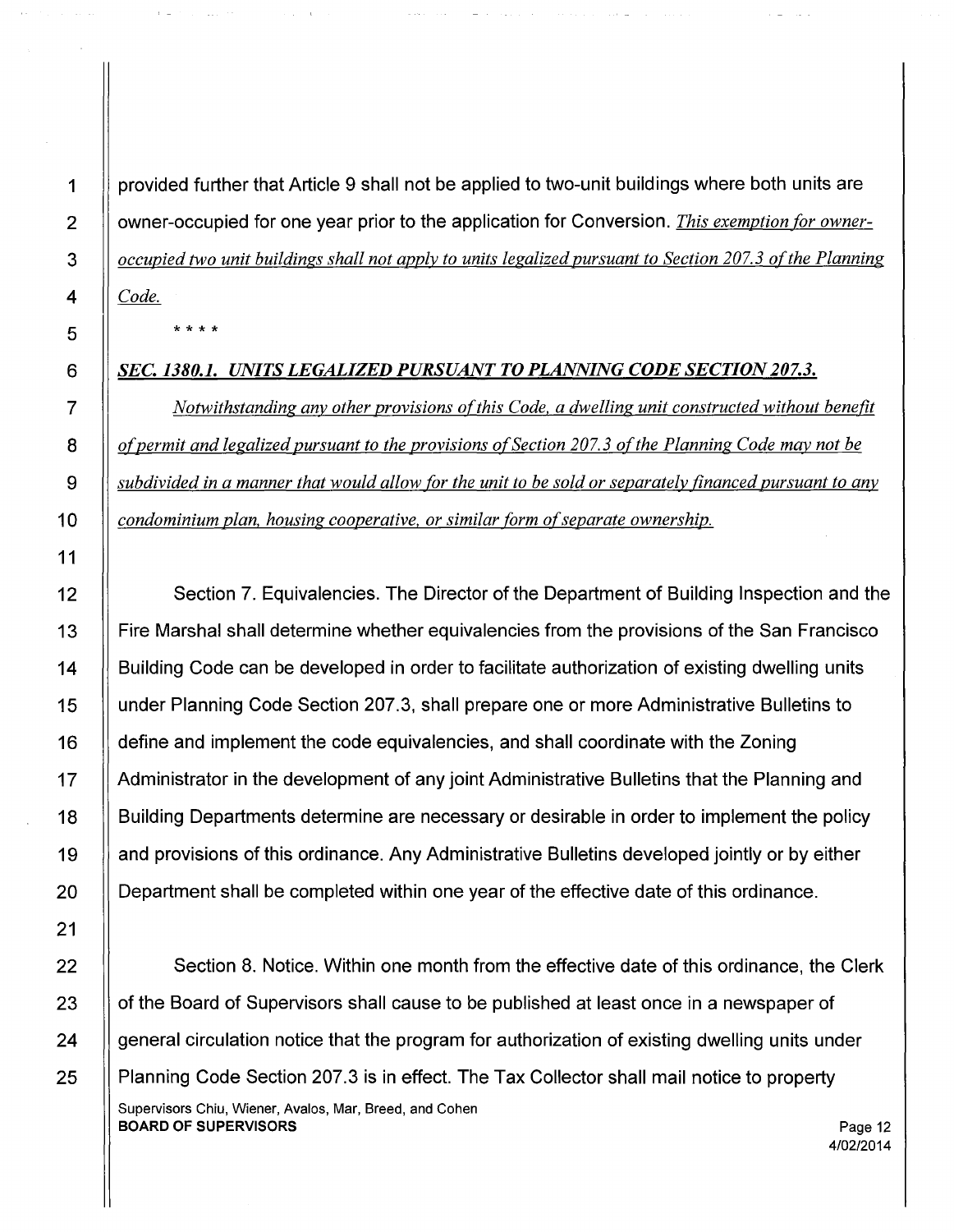1 | owners with the first property tax bill sent after the effective date of this ordinance. The notices  $2 \parallel$  by the Clerk of the Board and the Tax Collector shall advise property owners of the provisions 3 | of Section 207.3. The Zoning Administrator and the Director of the Department of Building 4 Inspection shall supplement the aforementioned notices with any additional notice they deem 5 necessary to insure that the public receives adequate notice of the provisions of said Section 6  $\parallel$  207.3.

8 | Section 9. Effective Date. This ordinance shall become effective 30 days after 9 | enactment. Enactment occurs when the Mayor signs the ordinance, the Mayor returns the 10 If ordinance unsigned or does not sign the ordinance within ten days of receiving it, or the Board 11 of Supervisors overrides the Mayor's veto of the ordinance.

13 | Section 10. Scope of Ordinance. In enacting this ordinance, the Board of Supervisors 14 | intends to amend only those words, phrases, paragraphs, subsections, sections, articles, 15 numbers, punctuation marks, charts, diagrams, or any other constituent parts of the Municipal 16 | Code that are explicitly shown in this ordinance as additions, deletions, Board amendment 17 | additions, and Board amendment deletions in accordance with the "Note" that appears under 18 | the official title of the ordinance.

20 Section 11. Severability. If any section, subsection, sentence, clause, phrase, or word 21 | of this ordinance is for any reason held to be invalid or unconstitutional by a decision of any  $22$  | court of competent jurisdiction, such decision shall not affect the validity of the remaining 23 **portions of the ordinance. The Board of Supervisors hereby declares that it would have** 24 | passed this ordinance and each and every section, subsection, sentence, clause, phrase, and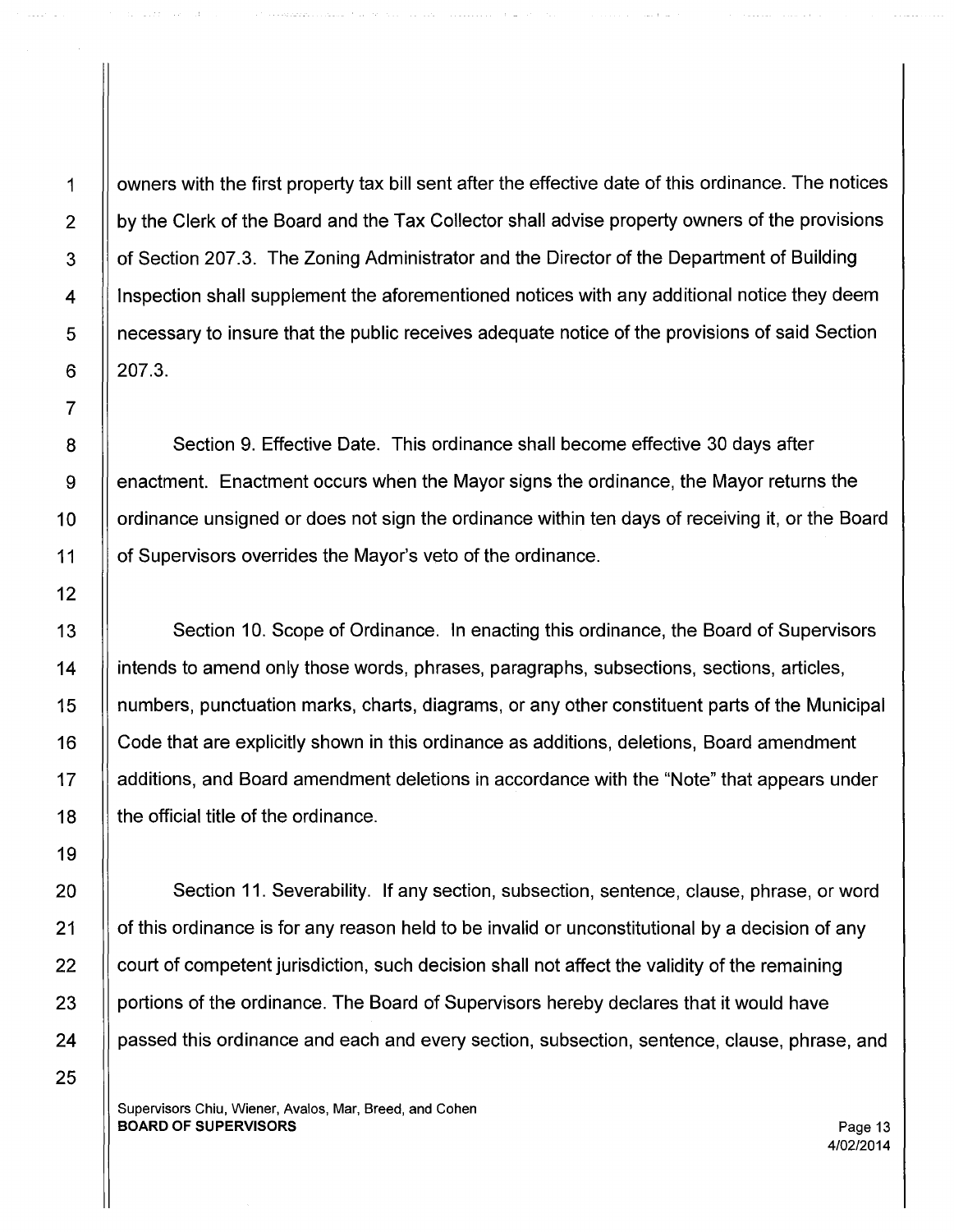1 word not declared invalid or unconstitutional without regard to whether any other portion of  $2$   $\parallel$  this ordinance would be subsequently declared invalid or unconstitutional.

4 | Section 12. Conflict with Federal or State Law. Nothing in this ordinance shall be 5 | interpreted or applied so as to create any requirement, power, or duty in conflict with any 6 | federal or state law.

8 | Section 13. Directions to Clerk. The Clerk of the Board of Supervisors is hereby 9 | directed to submit a copy of this ordinance to the California Department of Housing and 10 | Community Development within 60 days following adoption pursuant to Section 65852.2(h) of 11 | the California Government Code.

APPROVED AS TO FORM:  $DENNIS/\mathcal{Y}$ . HERRERA, City Attorney

By: BOYAJIAN Deputy City Attorney

17 n:\legana\as2013\1300490\00915861.doc

Supervisors Chiu, Wiener, Avalos, Mar, and Breed BOARD OF SUPERVISORS **Page 14** 

4/02/2014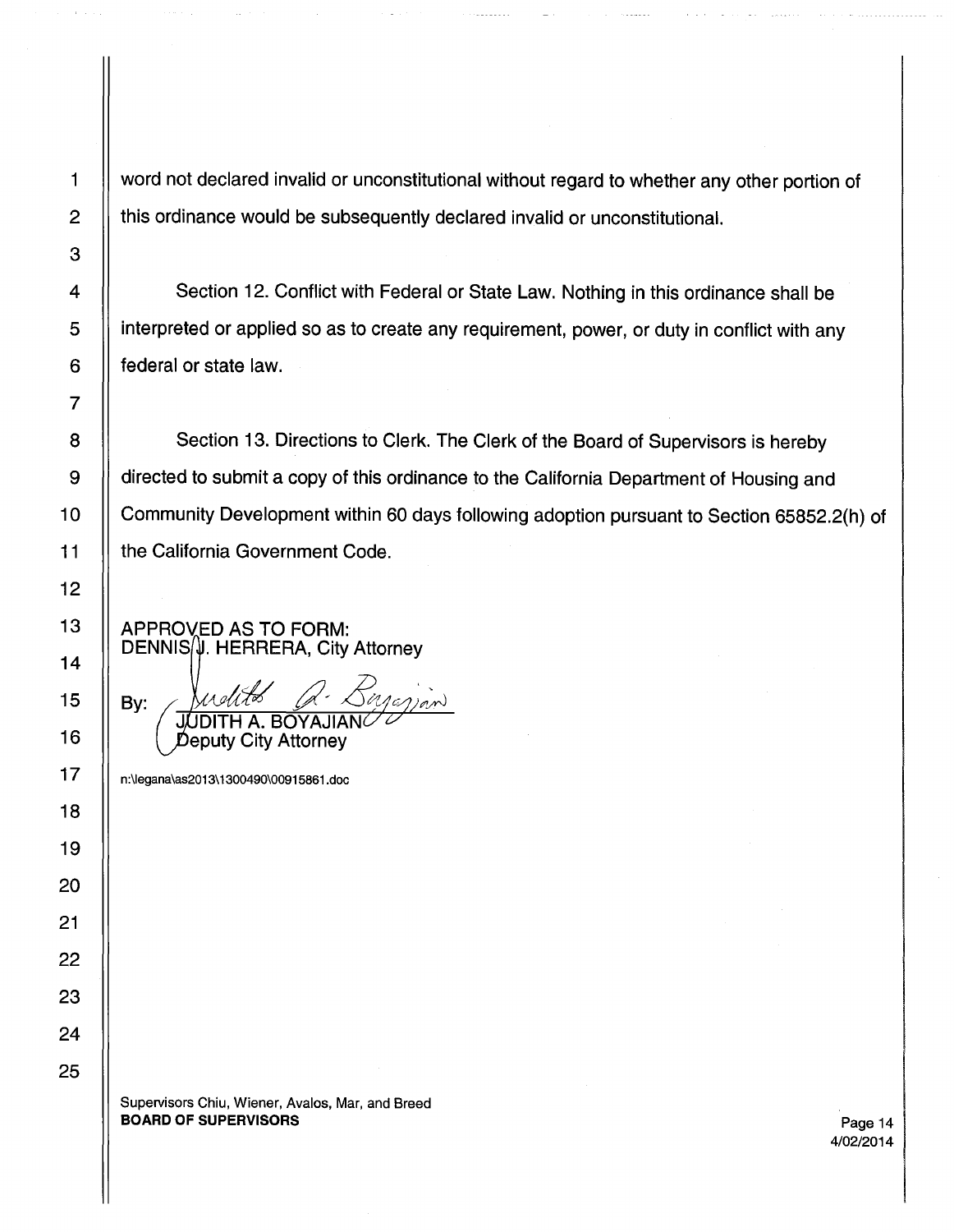

#### **City and County of San Francisco**

**Tails** 

City Hall 1 Dr. Carlton B. Goodlett Place San Francisco, CA 94102-4689

#### **Ordinance**

#### **File Number:** 131148

**Date Passed:** 

April 08, 2014

Ordinance amending the Planning and Building Codes to provide a process for granting legal status to existing dwelling units constructed without the required permits, temporarily suspending the code enforcement process for units in the process of receiving legal status, and prohibiting units from being legalized under the provisions of this Ordinance if there have been no-fault evictions; amending the Administrative Code to prohibit the costs of legalization from being passed through to the tenant; amending the Subdivision Code to prohibit legalized units from being subdivided and separately sold; affirming the Planning Department's California Environmental Quality Act determination; making findings of consistency with the General Plan, and the priority policies of Planning Code, Section 101.1; and directing the Clerk of the Board of Supervisors to submit this Ordinance to the California Department of Housing and Community Development in accordance with California Government Code, Section 65852.2(h).

March 24, 2014 Land Use and Economic Development Committee - AMENDED, AN AMENDMENT OF THE WHOLE BEARING SAME TITLE

March 24, 2014 Land Use and Economic Development Committee - REFERRED WITHOUT RECOMMENDATION AS AMENDED

April 01, 2014 Board of Supervisors -AMENDED

Ayes: 10 - Avalos, Breed, Campos, Chiu, Cohen, Farrell, Kim, Tang, Wiener and Yee Excused: 1 - Mar

April 01, 2014 Board of Supervisors - NOT AMENDED, AN AMENDMENT OF THE WHOLE BEARING NEWTITLE

Ayes: 5 - Breed, Farrell, Tang, Wiener and Yee

Noes: 5 - Avalos, Campos, Chiu, Cohen and Kim

Excused: 1 - Mar

April 01, 2014 Board of Supervisors -AMENDED

Ayes: 10 - Avalos, Breed, Campos, Chiu, Cohen, Farrell, Kim, Tang, Wiener and Yee Excused: 1 - Mar

April 01, 2014 Board of Supervisors - AMENDED

Ayes: 10 -Avalos, Breed, Campos, Chiu, Cohen, Farrell, Kim, Tang, Wiener and Yee Excused: 1 - Mar

April 01, 2014 Board of Supervisors - PASSED ON FIRST READING AS AMENDED

Ayes: 8 - Avalos, Breed, Campos, Chiu, Cohen, Farrell, Kim and Wiener Noes: 2 - Tang and Yee